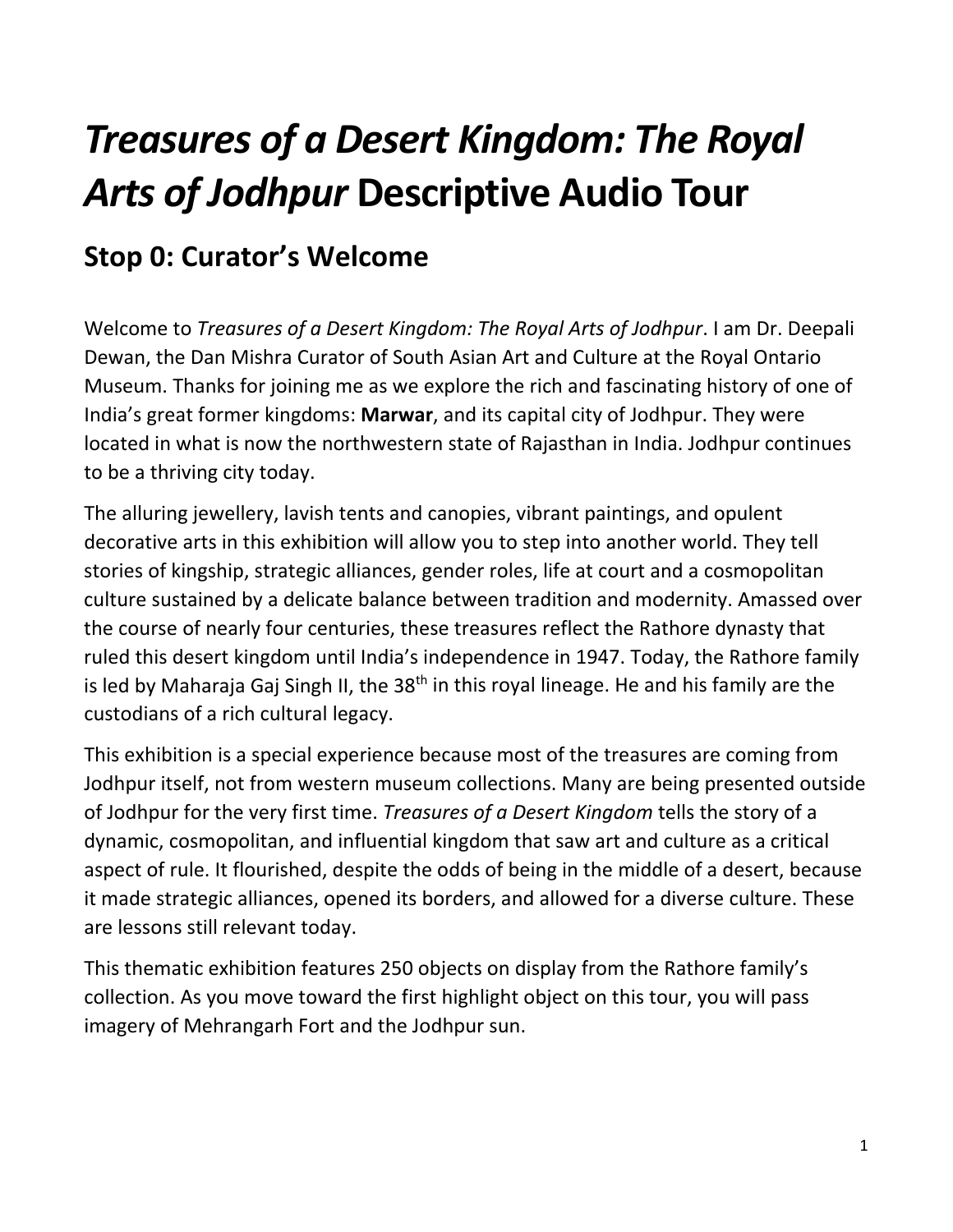### **Stop 1: Meet the Rathores - Grand Palanquin** *(Mahadol)*

The first section of the exhibition introduces you to the Rathores. The Rathores are a clan of Rajputs (meaning, "sons of kings") – a hereditary Hindu social group of warriors (or *kshatriya*). The family lineage dates to the 8th century. Now in its 38<sup>th</sup> generation, it is one of the longest continuous royal dynasties in the world.

During the 12th century, the Rathores migrated west from northern India to the desert region of Marwar in Rajasthan, where they established the city of Jodhpur. Here, they built their citadel, Mehrangarh Fort, also known as the "Fort of the Sun." In this section of the exhibition, you will find spectacular drone footage of the Fort, which shows how the red sandstone fortress stands on a cliff over 400 feet above the surrounding city. Today, it functions as a museum, and most of the objects presented here come from the Fort.

Art and culture have played an important role in the Rathore dynasty and to convey ideas of kingship. In the centre of this area is the first stop on our tour: the Grand Palanquin, also known as *Mahadol*. This palanquin was taken as war booty by Jodhpur after a victory in Gujarat, a nearby territory. A symbol of prestige, the palanquin was used to transport members of the royal family in public processions such as for marriage celebrations or festivals. It was carried by 12 attendants.

This palanquin is made of gilded wood and has an elegant curved roof and arched doorways and windows. This design is reminiscent of  $17<sup>th</sup>$  and  $18<sup>th</sup>$  century Mughal and Rajput architecture. Small hooks were used to hang curtains for privacy. Red cloth covers the carrying bars.

As you walk through this section, you will see painted portraits of different Jodhpur kings that express ideas of ideal kingship. They show the king as a strong administrator seated with nobles, as a connoisseur of the arts examining jewelry, as a brave hunter reflecting his skill in battle, and as a pious devotee making offerings to his god.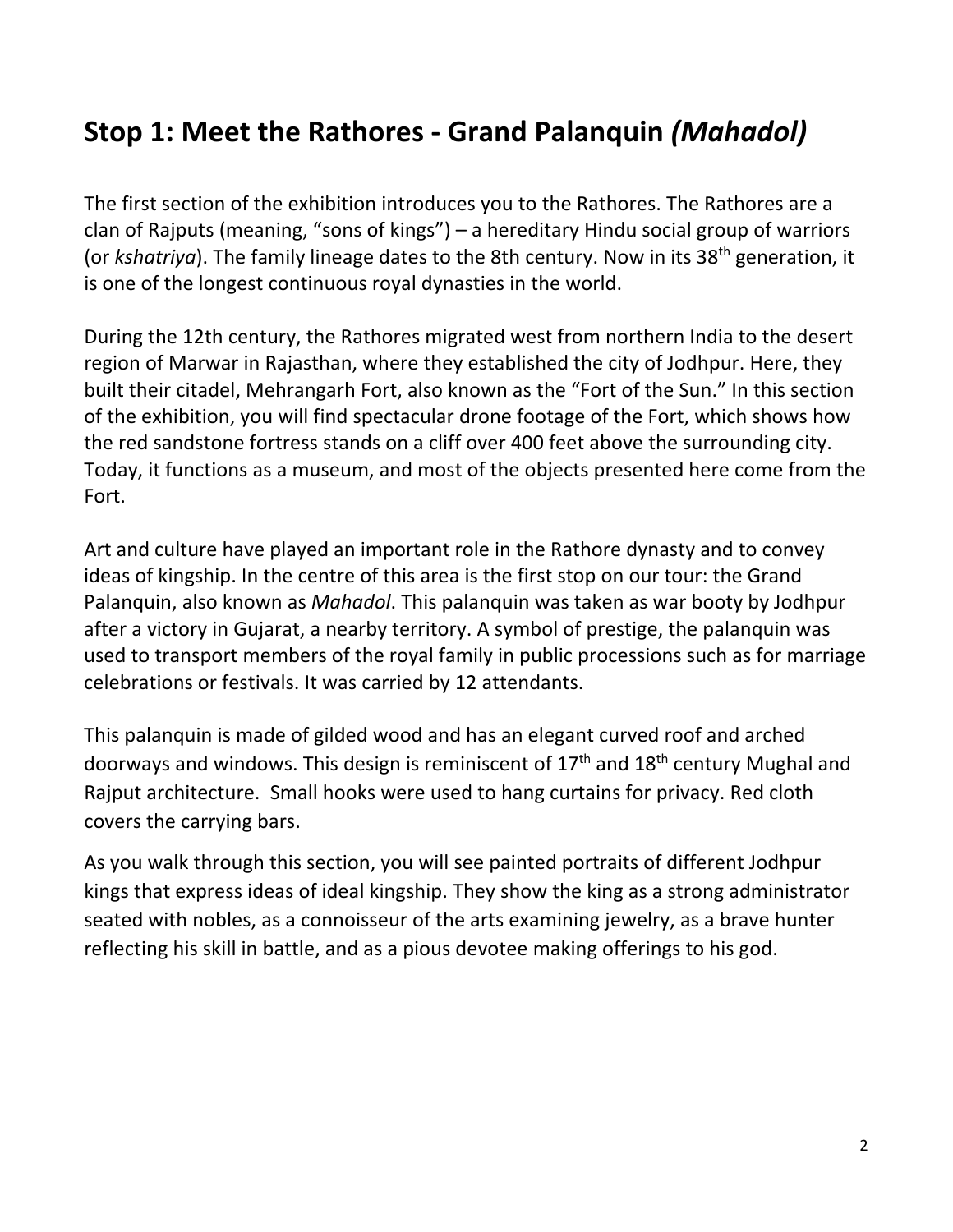### **Stop 2: Forging Strategic Alliances - Red Tent** *(Lal Dera)*

The next section of the exhibition explores strategic alliances. For the Rathores, strategic alliances were key to maintaining their power and independence. One of their strongest allies was the Mughal Empire, which ruled much of northern India from 1526 to 1857. This alliance created opportunities for new objects, ideas and aesthetics to enter Jodhpur, even though the city was in a remote landscape.

Our second stop is *Lal Dera*, which means 'red tent.' This is the oldest surviving Mughal tent, featuring the original back wall *(*or *kanat)* and canopy (or *chattbandi)* dating to the late  $17<sup>th</sup>$  century. The history of how the Rathores came to own this tent is unclear. One thought is that Maharaja Jaswant Singh I (who ruled from 1638-1678) brought it back to Jodhpur as a war trophy after a victory over the Mughals.

Tents like this were designed to match the splendour of royal residences and were set up in encampments for rulers to live in while on the move. This tent is large and square, around 7 metres or 24 feet on each side. Only one side is closed off by a wall; the remaining three sides feature scalloped archways, making it easy to see into the centre of the tent. The canopy ceiling stands 4 metres or 13 feet high. The tent is made of red silk velvet featuring gold embroidered floral motifs; this combination symbolizes Mughal sovereignty. On the ground in the centre of the tent is a Mughal summer garden carpet from the late  $17<sup>th</sup>$  or  $18<sup>th</sup>$  century, and it features evenly-spaced flower blossoms connected by delicate vines that create an overall pattern.

Imagine the meetings that would have taken place inside this very tent! Take a moment to enjoy an augmented reality experience of the tent using one of the nearby iPads. Figures from a painting in the ROM's collection have been used to animate the space and give a glimpse of how it was used by the Mughal emperors. The emperor sits at the centre, surrounded by a guest and various attendants.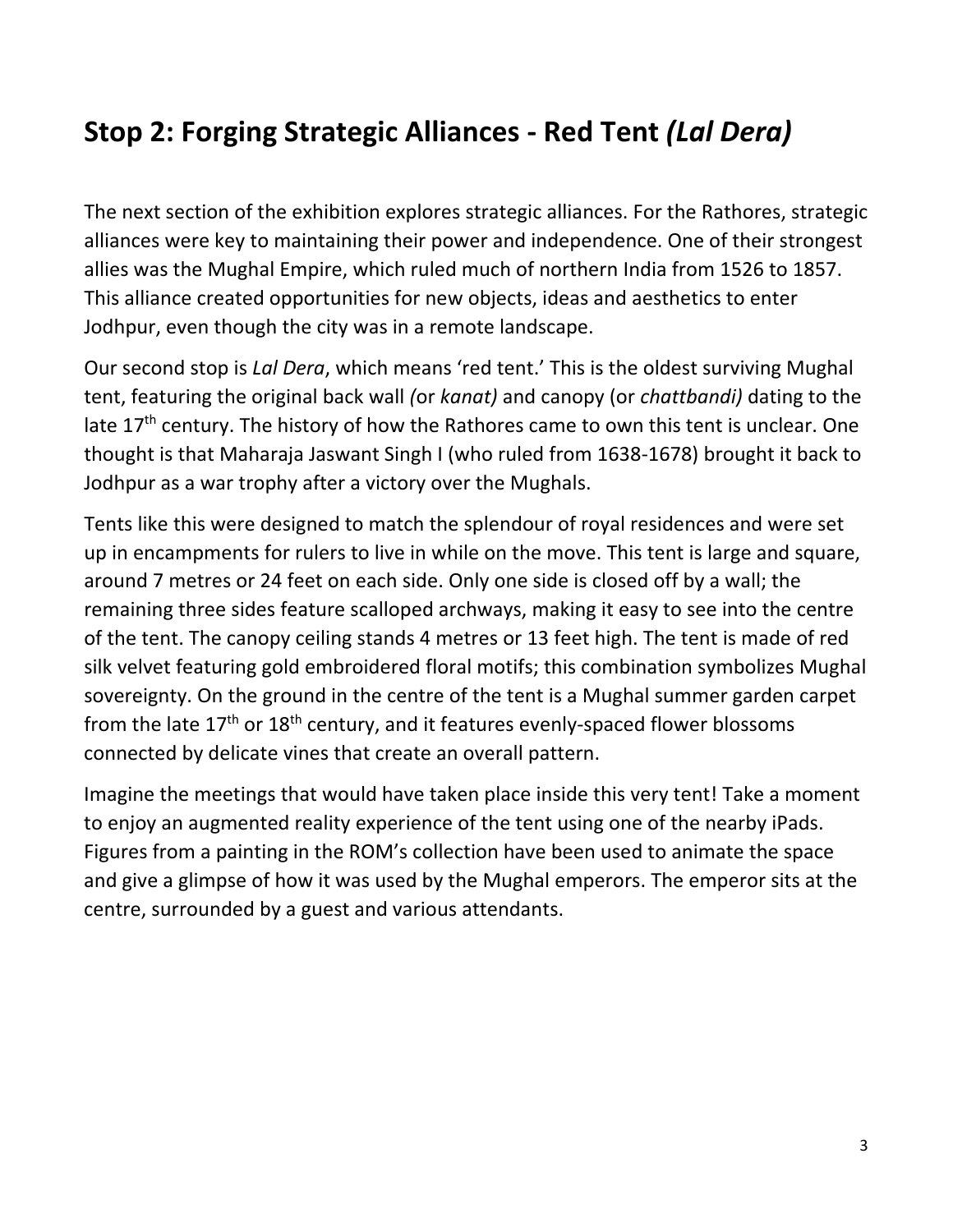### **Stop 3: Objects of Diplomacy - Turban Ornament** *(Sarpech)*

Our third stop is a turban ornament known as a *sarpech –* one of the first items in a section that looks at objects of diplomacy. It is one of many types of objects on display that are symbols of strategic alliance. Precious and jewelled objects were brought to court in a bride's trousseau or exchanged in ritual ceremonies as diplomatic gifts (known as *khilat*). For example, Mughal emperors gave gifts to high-ranking nobles like the Rathores, to signify imperial favour. Beyond symbolizing honour and rank, these gifts were also invitations for the recipient to be symbolically incorporated into the body of the empire. Here, the spectacular craftsmanship of luxury items is highlighted through placement and lighting – it is meant to look like a high-end jewellery store. As you stroll through this dramatic display, you will see examples of fine jewellery, precious objects used for leisure activities, and even finely crafted objects for personal care, like foot scrubbers.

This turban ornament features emeralds and diamonds in the shape of a curved feather, a form which was traditionally reserved for the emperor. The emeralds are set without a backing, which then allows light to pass through the stones, giving them greater luminosity. The sun was another symbol of divine kingship, and it was believed that sunlight passing through these stones transferred their powerful quality of immortality to the wearer. This turban ornament is about the size of my hand, 17 centimeters high by 5 centimeters wide, or about 7 inches high by 2 inches wide. If I lay it on my palm, it will extend just past the tip of my middle finger.

As you leave this area, you enter the *zenana* section, referring to the space in the palace where royal women lived. Women from different regions entered the Jodhpur court through marriage, bringing with them new languages, cuisine, arts and ideas. They transformed the culture of Jodhpur.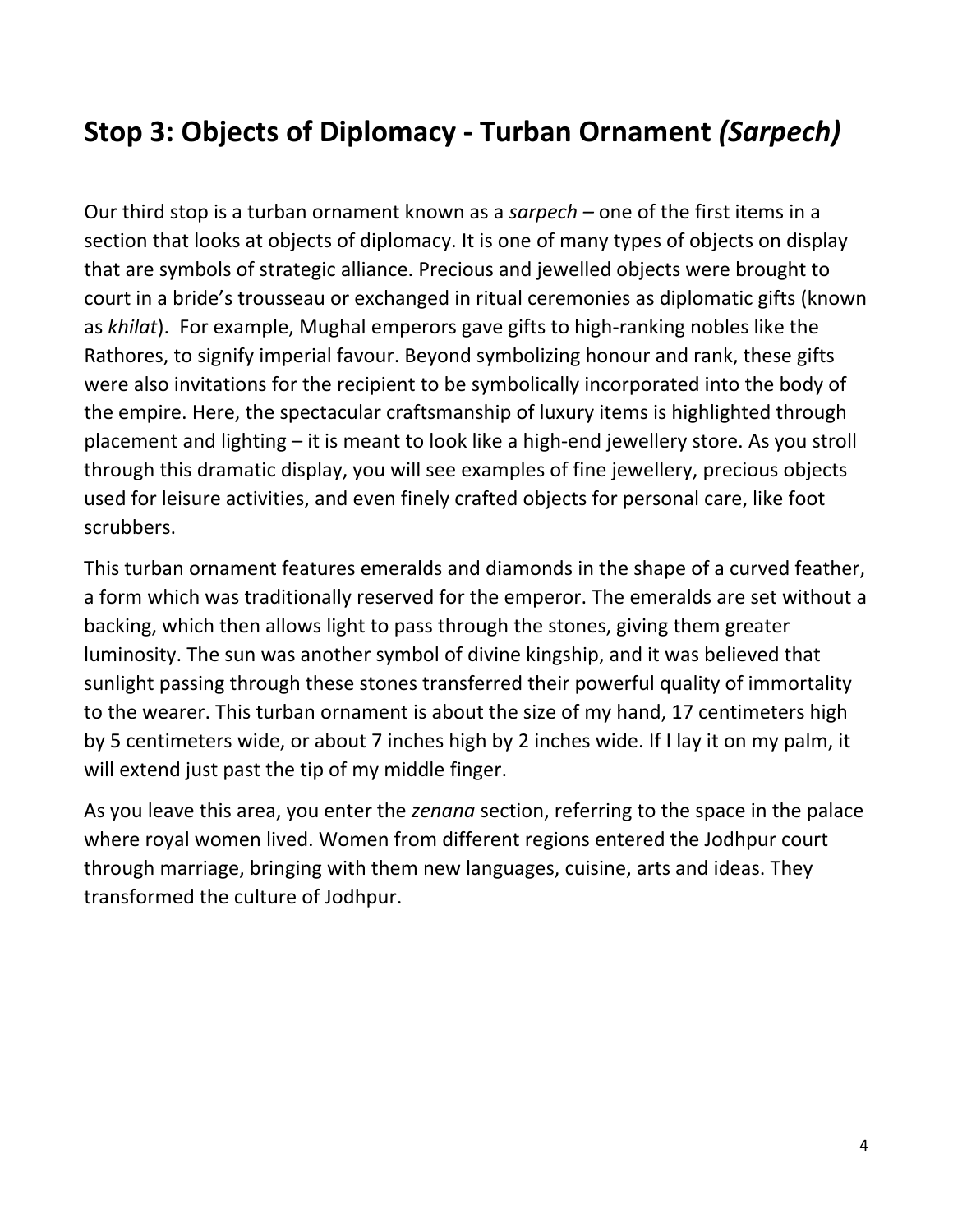### **Stop 4: Royal Women, Cross-Cultural Spaces:** *Zenana*

#### **Stop 4A: Swing** *(Jhula)*

The area in a palace where women lived was called the *zenana*, based on a Persian word meaning "of or pertaining to women." In contrast to colonial perceptions of the *zenana*  as a space of seclusion, it was full of activity, where women engaged in art, music, dance, games, exercise, worship, and festivities. Women in the Rathore court held considerable power and prestige. They were financially independent, organized annual festivals, patronized the arts, and had political influence at court. As such, royal women were a vibrant part of palace life. In this section, you will see paintings and objects pertaining to life in the *zenana*.

As you make your way through this section*,* I'd like to call your attention to the swing, or *jhula*. Swings were installed in garden settings to celebrate the arrival of spring and the monsoon season, which are associated with romance and fertility. I invite you to take a seat on the swing replica we have set up, and imagine yourself in a Rathore palace, celebrating the coming of spring with the maharajah and the women at court.

#### **Stop 4B: Stone Screen** *(Jali)*

Our fourth stop is a *jali*-a screen, made of red sandstone, with openings to regulate sunlight and allow the free flow of air. It is a distinctive architectural feature of the *zenana. Jalis* allowed women to look out on the activities in the public spaces of the palace while they themselves remained hidden from the view of strangers. The *zenana*  area within the palace was a space of empowerment where women could conduct themselves independent of men.

This *jali* is approximately 80 centimetres wide and 75 centimetres high, or 31 inches by 30 inches. A large flower is carved into each of the upper corners, and just below is a floral motif in profile, with stems that trails down into the bottom corners. Below the flowers is a screen divided into three sections, with a flat bottom and a scalloped arch at the top. Red sandstone is soft and malleable when wet, allowing artists to create intricate designs that solidify when the stone dries.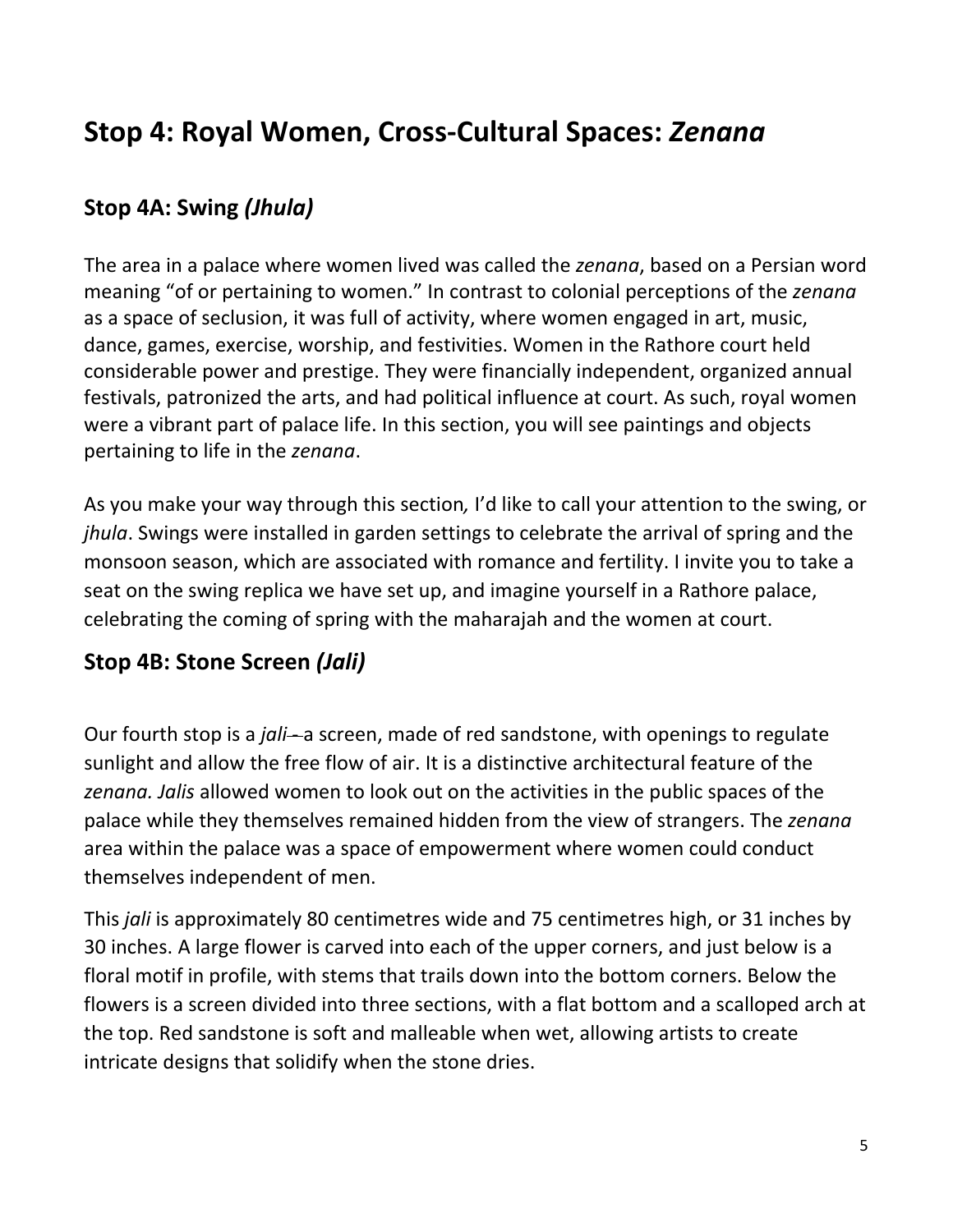## **Stop 5: Listen, Learn, Play -** *The Goddess Fights the Buffalo Demon***, a Painting from the** *Durga Charit*

The next section of the exhibition invites you to Look, Listen and Play. Here you can sit and look closely at a painting, hear the story behind it, and understand the different visual elements of the composition. You can also play an enlarged and simplified version of an ancient Indian board game.

Stop 5 is a painting entitled, *The Goddess Fights the Buffalo Demon*, from the *Durga Charit*, a sacred text recounting the stories of the Hindu goddess Durga. In Hindu philosophy, Durga represents the feminine energy known as *Shakti* and is more powerful than any one of the male gods alone. She also presides over martial activities, which had meaning for Jodhpur rulers who, as Rajput warriors, were devoted to her worship. The painting is large, about 130 cm wide by 50 cm high, or 50 by 19 inches. In the Rathore court, people narrating the story of the *Durga Charit* would have held up monumental paintings like this as visual aids.

As the story goes, the buffalo demon Mahishasur captured heaven and could only be defeated by a woman. The *Durga Charit* tells of how the gods combined their powers to create the great goddess who fights the buffalo demon as he changes forms, eventually defeating him. In this painting, Durga wears a red and gold breastplate and an anklelength red skirt with a sheer green overlay. Her stomach is bare, and a gold crown sits atop her head. She rides a lion, which is the animal vehicle associated with her.

This painting features two moments in Durga's battle, which takes place amongst rolling green and brown hills dotted with trees. Highlighting the epic nature of the battle, both Durga and Mahishasur are much larger than the hills, and the trees are barely as large as the legs of Durga's lion.

The first moment, on the left side of the painting, features Durga battling Mahishasur in lion form. Her sword slices into his neck just as he leaps up to attack. Blood drips from the bottom of the blade.

In the second part, on the right of the painting, Durga battles Mahishasur in the form of a man with buffalo horns, buffalo ears and a tail. Mahishasur has already been wounded in battle, with arrows piercing his skin. Durga's lion is on its hind legs, poised to attack. A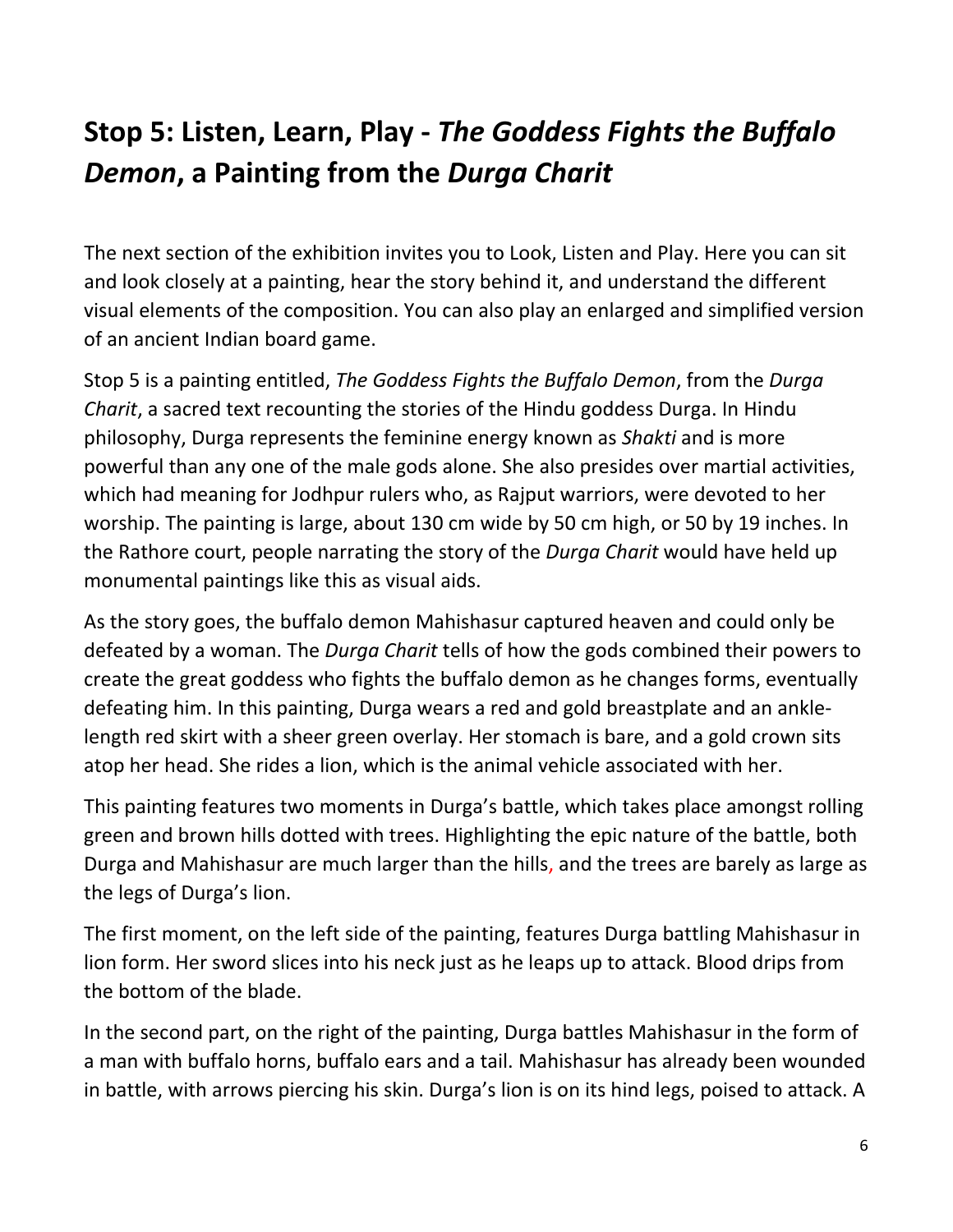detail featuring this part of the scene can be found in a raised line drawing nearby. Typical of Indian painting, the emotion of the scene is not expressed on Durga's face, which remains serene, but through her dramatic body gesture.

On your way to Stop 6, please take a moment by the larger-than-life *chaupar* game we've set up in the corner. You may have seen the original game on display in the *zenana* section. It was a popular pastime in the Jodhpur court and is the predecessor of modern day board games like Parcheesi. We've adapted the rules to quicken the pace of the game. Try it out for yourself!

### **Stop 6: Durbar – the Rathore Armoury**

In our sixth stop, we take you into the Royal court – or *durbar.* The *durbar* is where the ruler, nobles, and esteemed guests assemble. It is also the area within the palace where meetings and public receptions are held**.** "*Durbar*" is also the term used for formal political ceremonies, which are displays of power, loyalty, and alliance. Usually, at the centre, the maharaja would sit on a throne beneath an umbrella or canopy. The other people would be positioned in hierarchical order, with those of highest rank closest to the king.

Here we invite you to explore the animal symbolism in weaponry from the Rathore armoury. The Rathores accumulated a vast collection of weapons through patronage, diplomacy, and conquest. They used weapons not only in battle and hunting, but also as court attire and ceremonial gifts. Even today, weapons are cleaned, perfumed and worshipped at the Mehrangah Fort as part of the Dussehra Festival every autumn.

In this section, you will find an array of weapons, from swords to firearms used in more recent times. These weapons show innovations in technology and design, and many are intricately decorated with animal motifs of symbolic significance. On a nearby table, you will find raised line graphics of some of the animals depicted on the weapons in the Rathore armoury. Try to find these animals in the weapons on display!

On the table is a raised line graphic of a mythical animal known as *makara*. It is a sea monster often represented with a crocodile's body, pig's eyes and ears, and an elephant's trunk. A guardian of thresholds, the *makara* is associated with the intersection of the Holy Rivers Ganges and Yamuna, and symbolic of sacredness,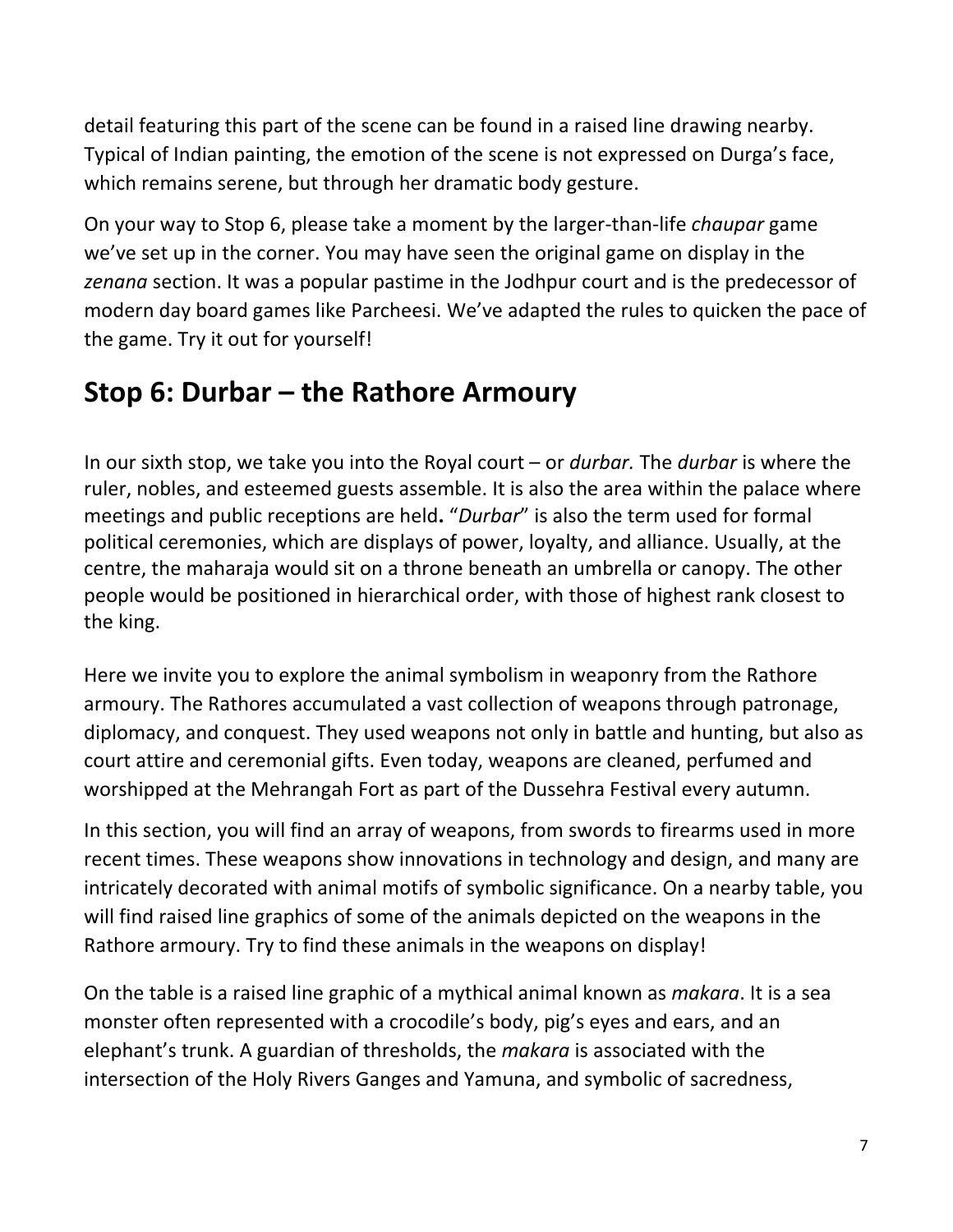protection, water, and abundance. In this graphic, the *makara* chases a rabbit, a symbol of swiftness and prey.

The design for this graphic is taken from the hilt of a sabre on display nearby. The *makara's* rounded body forms the handle. Its neck is covered in scales and its head curves down to catch a rabbit with its long snout and sharp teeth. The rabbit is depicted fleeing from the creature with its ears flying back, and its front paws gripping the base of the handle.

Continuing towards the final stop on our tour, you will pass through a section that explores the painting atelier of Maharaja Man Singh, who ruled from 1803-1843. Admire how the paintings produced during his reign have an enhanced shininess and graphic quality, reflecting new religious ideas he introduced at court. You can also see some of the pigments in their raw state that court artists used to make the paintings—from plant, mineral, and in some cases insect-based substances. Proceed towards the final section of the exhibition that explores the time of British sovereignty in India, an era called the "Raj", to the present day, or "*aaj.*"

From the late 15<sup>th</sup> century, Europeans travelled to India in increasing numbers, and in 1857, the British Crown became rulers of much of north India. During the Raj, Jodhpur became a Princely State within the British system of Indirect Rule, where a British agent was stationed at court. And yet, Jodhpur kept its sovereignty and continued pre-colonial practices of kingship. In this new strategic alliance, Jodhpur opened itself up to influences from British culture, and in return, shared aspects of its own culture with the West. In this section, called "Raj to Aaj", you will explore innovation and continuity through large oil on canvas portraits of maharajas based on photographs, jewellery in the art deco style especially commissioned by Jodhpur from European luxury brands, and new forms of fashion that combined eastern and western styles—such as the formal jacket or sherwani, and the riding pant called "jodhpurs."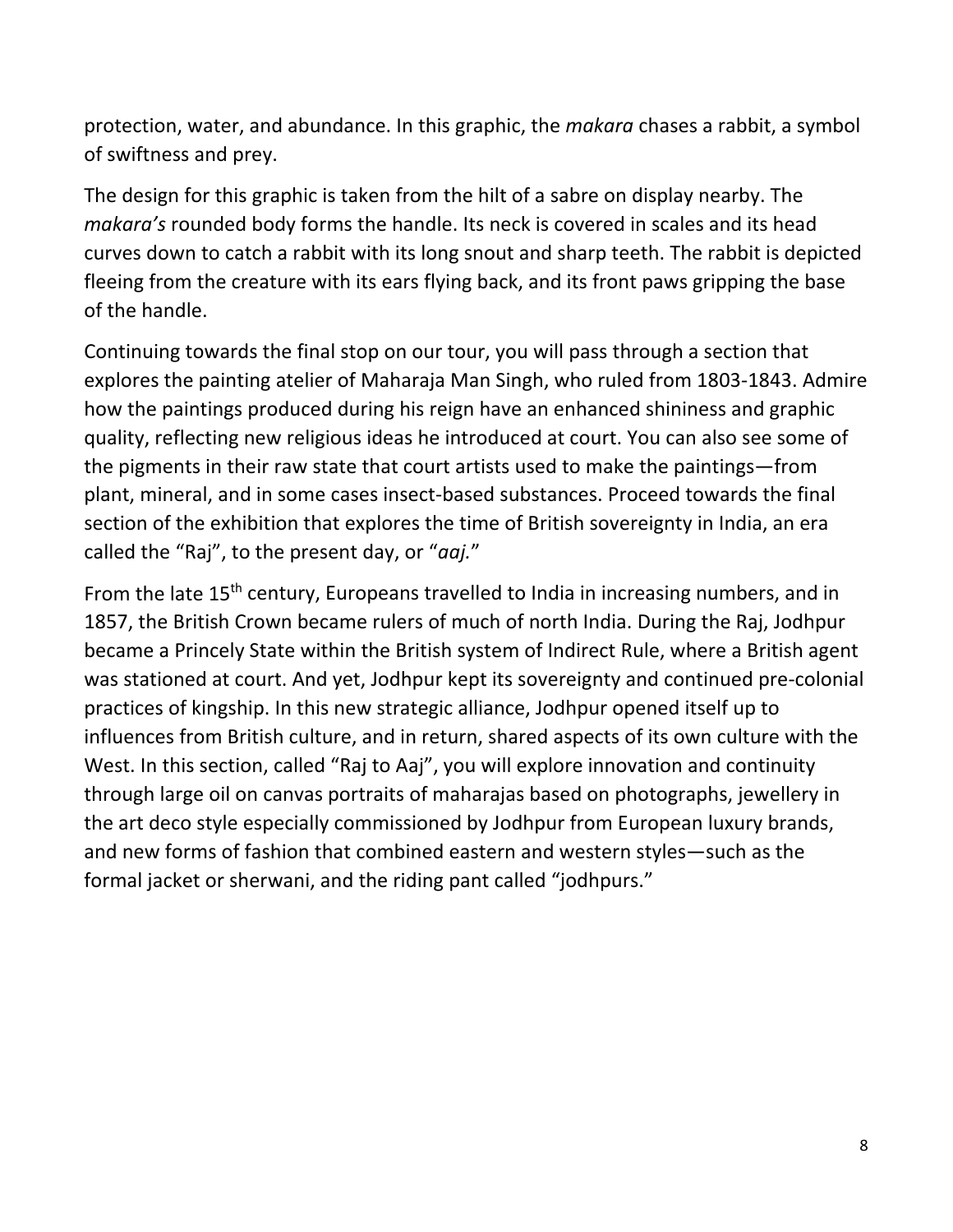### **Stop 7: Wedding Procession: The Journey of a Royal Bride**

Our final stop on this tour spans an entire wall of the exhibition space. It features objects from a ceremonial wedding procession. Wedding processions have long been part of royal rituals to mark rites of passage and to allow people to participate in the celebration.

In Jodhpur, royal wedding processions combined spectacle and splendour with kingly prestige and authority. In this procession, the bride is carried in a covered palanquin and brought to her new home by the Rathore groom, who would be seated on the elephant under the parasol. A large entourage comprising of nobles, attendants, and musicians would accompany the couple.

Wedding processions were the ultimate symbol of strategic alliance and transcultural interaction. In journeying to Jodhpur, the bride crossed the distance between kingdoms and brought elements of her home's religion, culture, language and traditions with her.

Take a moment to examine the sheer scale and grandeur of this procession. Please also feel free to touch the raised line graphics on display nearby. These include all the highlighted elements in the procession and have labels in raised text and Braille.

Elements include silk flags, brass standards, pipes and drums, sunshades and parasols. The horses are draped with red velvet, and decorated with elaborate jewellery and gilded silver accessories.

The main attraction is the elephant, who was guided by a keeper (or *mahout*) and carried the Rathore groom. The elephant is draped with red silk velvet embellished with embroidered flowers and a light-blue border with fringes. On top of the elephant is a silver riding chair, or *howdah,* made of wood covered in gold leaf. It can seat two people—the groom sits in the larger front seat and an attendant with a yak-tail flywhisk would sit behind. The driver, or *mahout,* would sit directly on the elephant just behind his ears. The seats are covered in orange silk brocade, with a silk-velvet parasol attached to the groom's seat. The *howdah* is carved with an intricate floral pattern and the figure of a lion flanks the groom's seat. You may remember from earlier in the tour how significant the lion is as the animal associated with the goddess Durga, and a symbol of kingship and strength. We hope that this vibrant display against a backdrop inspired by